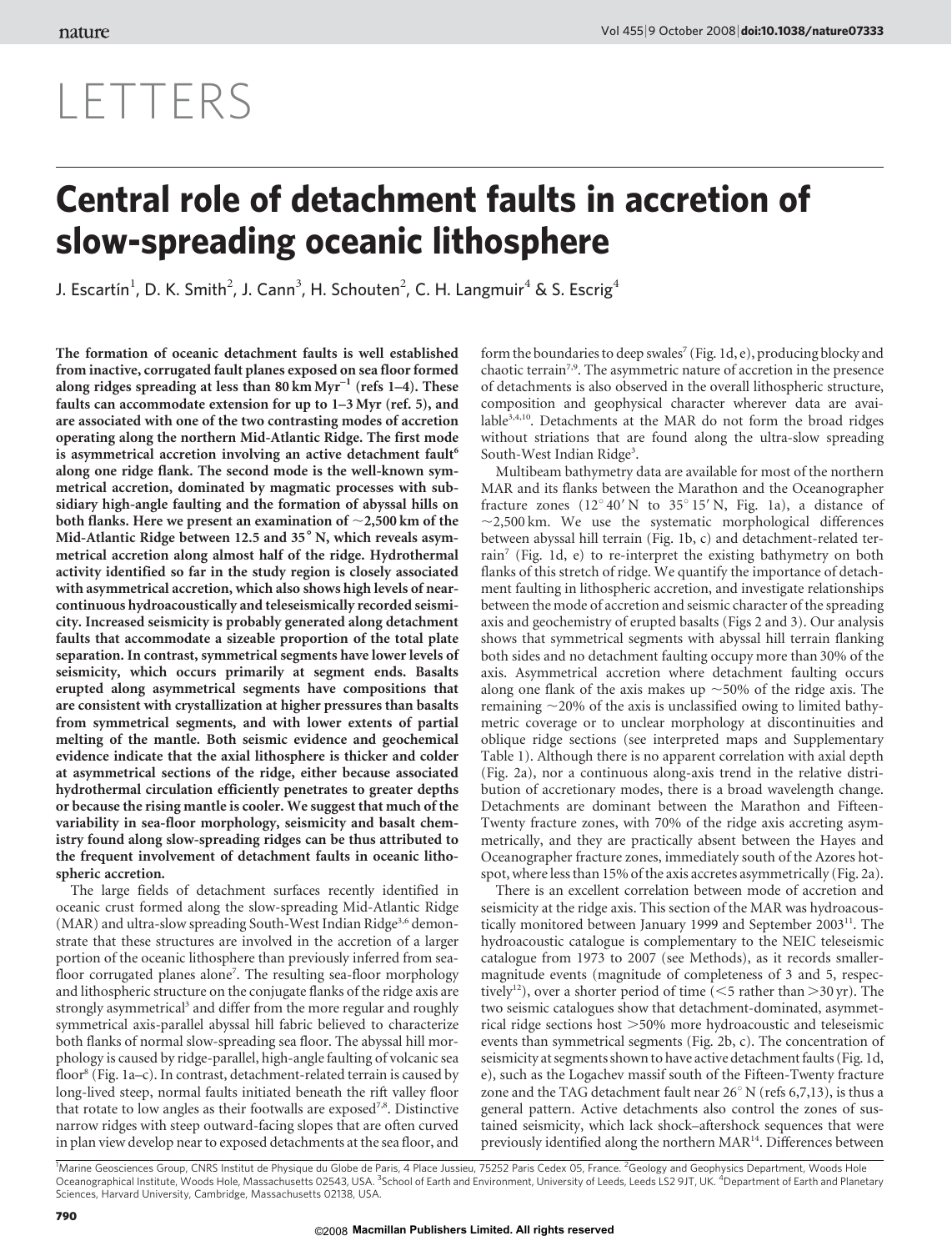

Figure 1 <sup>|</sup> Bathymetry of the study area and examples of symmetrical and asymmetrical segments with associated seismicity. a, Available multibeam bathymetric coverage data between the Marathon and Oceanographer fracture zones<sup>6,9,28</sup>. b, c, Examples of linear ridge segments flanked by ridgeparallel abyssal hills resulting from high-angle normal faulting corresponding to symmetrical accretion at their centre. Seismicity

concentrates at segment ends, whereas the centre shows no or very few events. d, e, Examples of asymmetrically accreting ridge sections. The axis is flanked by active detachment faults, which are associated with elevated seismicity rates. Dashed red lines (d and e): termination of detachment towards the ridge axis; dots: hydroacoustic events $11$ ; open circles: teleseismic events.

the hydrophone and teleseismic patterns (Fig. 2b, c) probably arise from temporal variability in seismicity, and from a secondary control on seismicity by other factors in addition to detachment faulting. For example, shock–aftershock sequences generated along steep normal faults in the flanks of the MAR may result in higher rates of hydrophone events along symmetrical segments, such as those near  $24.25^{\circ}$  N<sup>12</sup>, which are not observed in the longer-term teleseismic data (Fig. 2b, c). Complex tectonic processes at segment ends and oblique zones can also significantly increase seismicity, even if segments show little or no seismicity at their centres (Fig. 1b,  $c$ )<sup>14</sup>.

Comparison of microseismicity results with regional seismic patterns allows us to constrain the nature of the zones of elevated and sustained seismicity. An 8-month microseismic experiment at the TAG hydrothermal field  $(26.1^{\circ} N)$  shows deformation along the active detachment fault accommodated by continuous creep associated with steady hydroacoustic event rates (Fig. 1d). Microseismicity events at ridge sections with active detachments (TAG<sup>13,15</sup>, 23 $^{\circ}$  N<sup>16</sup>) are observed down to 7–8 km below sea floor, with the interpreted fault rooting directly below the neovolcanic zone<sup>13</sup>. In contrast, at the centre of symmetrical segments  $(35^{\circ} N^{17})$ and Fig. 1b,  $29^{\circ}$  N<sup>18</sup>) events extend to maximum depths of 5–6 km, 1–3 km shallower than near detachments (see Supplementary Fig. 2).

There is a close association of hydrothermal activity and asymmetrical accretion. Ridge sections flanked by active detachments host seven out of the eight known active or recent hydrothermal vent fields in the area, and are overlain by six out of seven identified hydrothermal

plumes<sup>19</sup> in the water column (Fig. 2a). There is also evidence for hightemperature fluid circulation along detachment faults<sup>20,21</sup>, suggesting a link between hydrothermal activity and deformation associated with the faults. The data thus point to a link, albeit complex, between extension on detachments and persistent hydrothermal activity, consistent with a thicker lithosphere at asymmetrical than at symmetrical ridge sections.

The two modes of lithospheric accretion from our study area also show differences in the geochemistry of basalts. Trace element and to some extent major element data are subject to regional mantle heterogeneities<sup>22</sup>, in addition to local variability<sup>23</sup>. We thus restrict our investigation to pairs of adjacent segments, one of which has asymmetrical and the other symmetrical accretion, and from both of which multiple chemical analyses are available. We note, however, that the trends described here are present when all data from the study area are considered, and despite significant overlap between basalt compositions from each of the two modes of accretion (see Supplementary Fig. 3). Basalts from symmetrical segments show less compositional variation, and generally reflect lower eruption temperatures, as expressed by the MgO contents of the lavas. Asymmetrical segments yield more primitive (higher-temperature) basaltic compositions, having undergone less crystal fractionation than basalts from symmetrical segments. There are also chemical offsets at constant MgO for major elements. Samples from asymmetrical segments have higher Na<sub>2</sub>O and FeO and lower CaO than sam-<br>ples from symmetrical segments (Fig. 3a–c).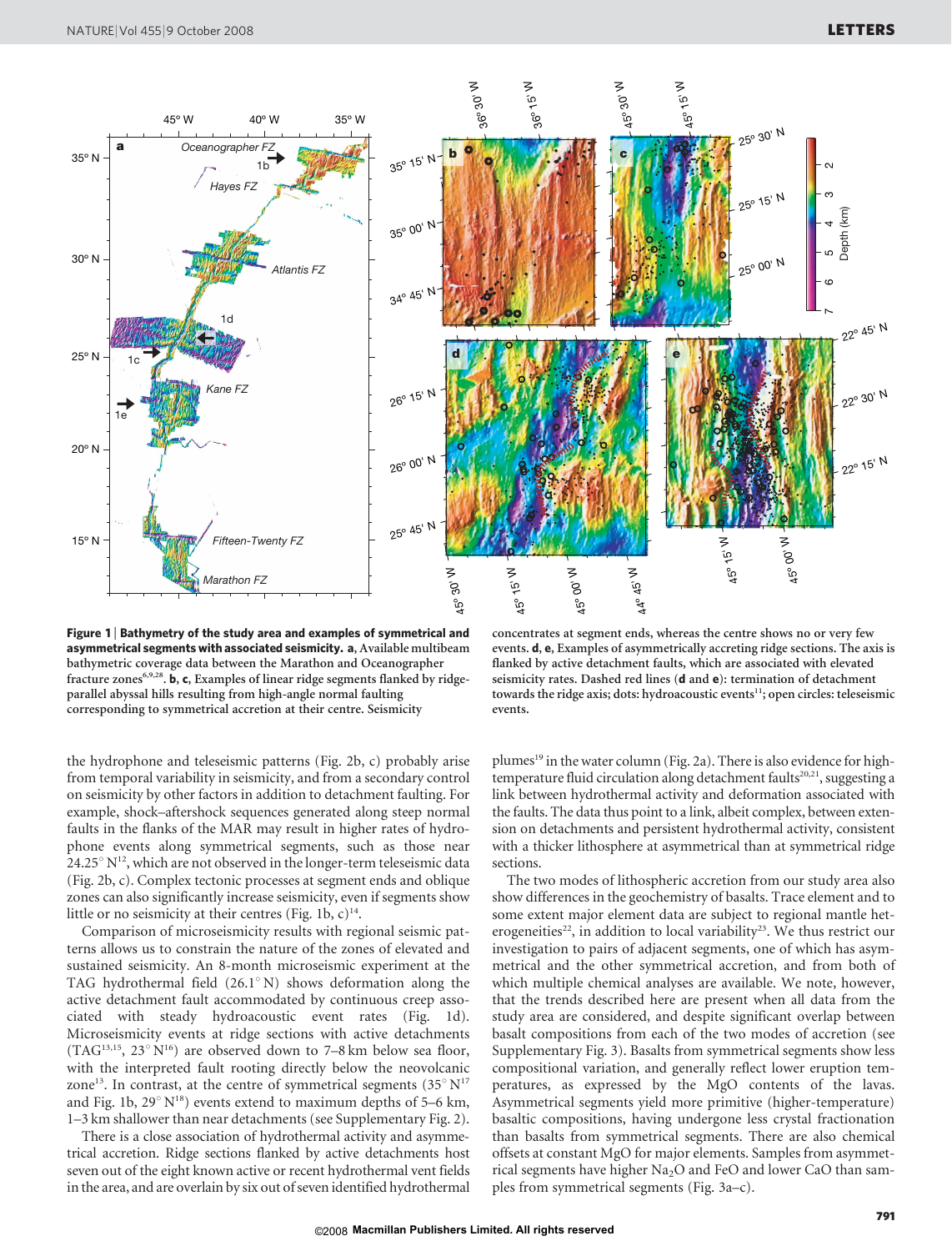



Figure 2 <sup>|</sup> Along-axis distribution of asymmetrical and symmetrical ridge sections and correlation with hydrothermal and seismic activity. a, Alongaxis bathymetric profile showing the two modes of lithospheric accretion interpreted from sea-floor morphology and tectonic structure (see detailed interpreted maps in Supplementary Fig. 1). Segments associated with active detachment faulting host the large majority of known vent fields (red circles; see Methods) and identified hydrothermal plumes in the water column (grey diamonds)<sup>19</sup>. **b**, **c**, The average frequency of hydroacoustic (**b**; January 1999 to August 2003) and teleseismic events (c; January 1972 to December 2007) per kilometre of ridge axis is higher along asymmetrical than symmetrical segments.

Because there are only limited trace element data for adjacent symmetrical/asymmetrical ridge sections that can be used to compare chemical compositions, we can only compare the areas north and south of the Kane fracture zone (north of Kane, symmetrical, known as MARNOK; south of Kane, asymmetrical, known as MARK). For this pair of segments we compare the ratio of moderately incompatible elements, Zr/Y, because this ratio is not particularly influenced by mantle heterogeneity. The symmetrical MARNOK segment has lower and more homogeneous Zr/Y ratios than the asymmetrical MARK segment (Fig. 3d).

As shown by the liquid lines of descent due to cooling at different pressures (Fig. 3), the variations in FeO and CaO contents are consistent with lower-pressure fractionation for samples from symmetrical segments, and higher-pressure fractionation for samples from asymmetrical segments. The greater homogenization of lavas at symmetrical segments could be achieved within magma reservoirs resulting from greater melt supply to lower pressures than at asymmetrical ridge sections. In addition to the pressure of crystallization, other processes near detachment faults such as melt–rock reactions inferred from gabbros sampled along the Kane detachment<sup>24</sup> may also contribute to the systematic compositional difference between basalts erupted along the two types of segments.

High-pressure fractionation alone, however, does not fully account for the offset in  $Na<sub>2</sub>O$  contents, nor does it produce significant differences in the Zr/Y ratio, which may result instead from changes in the extent of melting, or reflect mantle heterogeneities. Indeed, there are significant differences in incompatible element compositions of the two segments, with Ba contents, for example, varying by a factor of 2, and Ba/Y ratios in MARNOK of  $0.4 \pm 0.1$  and in MARK of 0.23  $\pm$  0.06. Since the MARNOK segment has the higher

Figure 3 <sup>|</sup> Systematic differences in basalt chemistry from symmetrical and asymmetrical ridge sections. Blue symbols, symmetrical segments; red, asymmetrical segments. The systematic differences in MgO versus CaO (a), FeO (b) and Na<sub>2</sub>O content (c) for three pairs of adjacent symmetrical and asymmetrical segments, and lines of liquid descent (black lines) showing the compositional evolution of basalts for different pressures of crystallization. Sufficient rare-earth element data are only available for the ridge sections adjacent to the Kane fracture zone, MARNOK to the north (symmetrical) and MARK to the south (asymmetrical). The Zr/Y ratio (d) is higher for the southern MARK segment.

Ba/Y ratio, it might be expected to have a higher Zr/Y ratio, Zr being less compatible than Y. However, Zr/Y is lower in MARNOK than in MARK (Fig. 3), the opposite of what would be predicted from a mantle heterogeneity effect. These data thus suggest melting differences between symmetrical and asymmetrical segments. Additional basalt analyses from other segment pairs are necessary to elucidate these observations further.

Accretion along slow-spreading ridges is thus dominated by two distinct modes of spreading and partitioning of deformation, which in turn are reflected in the thermal structure, magmatic system and hydrothermal circulation at the axis (Fig. 4). Accretion in the presence of detachments is highly asymmetrical, with  $\sim$  50% of the plate separation accommodated along a single fault along one of the ridge flanks. Overall tectonic strain at symmetrical segments is probably much lower  $(<$  20%)<sup>25-27</sup>, and distributed instead over multiple highangle normal faults that are active for several tens of kilometres off $axis<sup>14</sup>$ . This difference in the amount of tectonic strain may be responsible for the high rates of seismicity at asymmetrical ridge sections relative to symmetrical ones. Increased hydrothermal cooling and lithospheric thickness in the presence of detachment faults is likely to influence the underlying magmatic system. A deepening of the top of the melting regime can lead to a reduction of the extent of melting of the mantle. Once magma separates and ascends towards the surface, it cools, reacts and crystallizes. There is thus a natural association between the thicker lithosphere of asymmetrical segments, the lower extents of melting, the higher degree of melt–rock reactions, and the greater pressures of crystallization at asymmetrical segments compared to symmetrical segments. One important remaining problem is that of the origin of the detachment faulting. Do detachment faults establish because of greater hydrothermal cooling and fault weakening that leads to the development of long-lived faults? Or are they forced to form by lower temperatures of the rising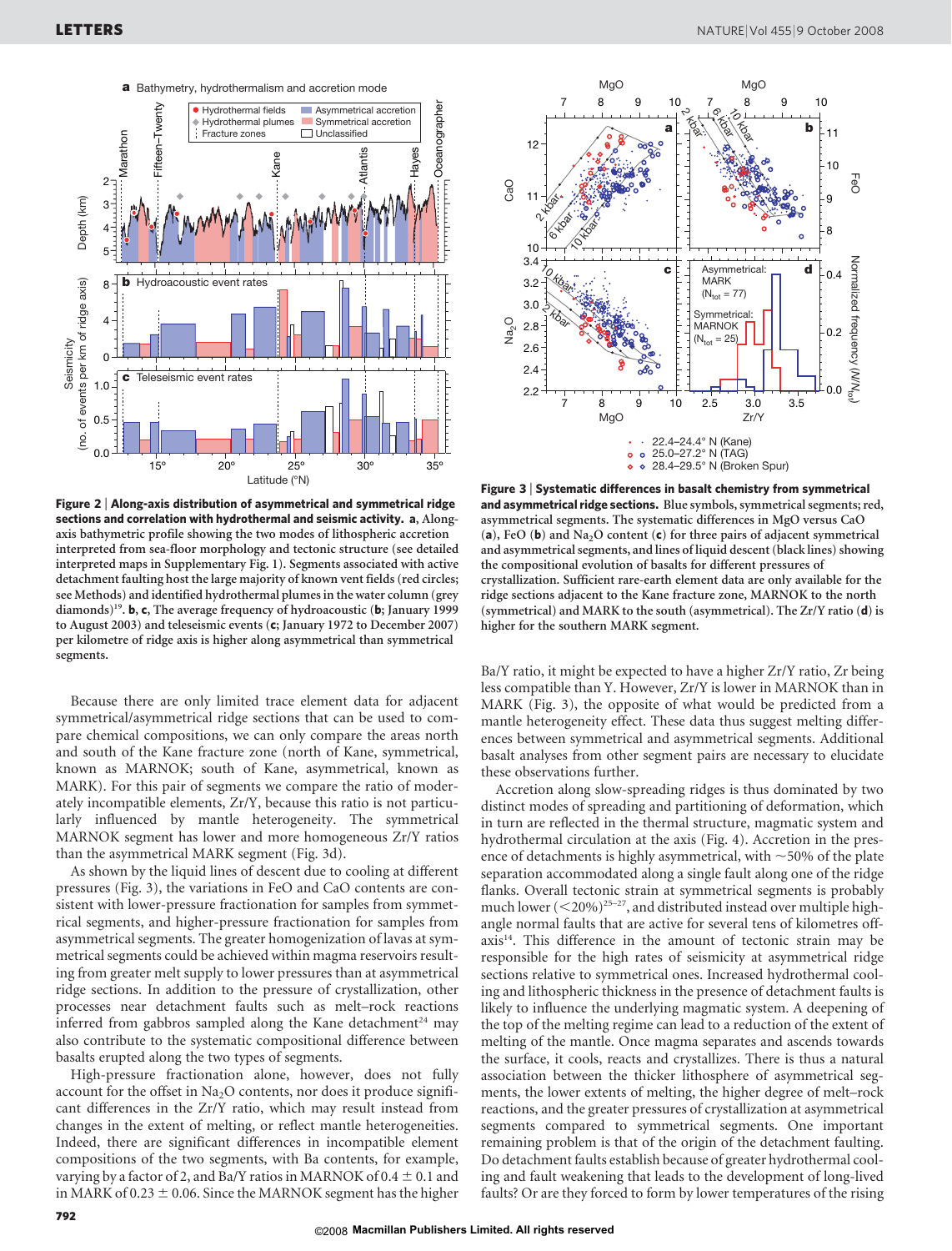

Figure 4 <sup>|</sup> Across-axis sections corresponding to symmetrical and asymmetrical accretion and associated processes. a, In asymmetrical ridge sections, detachments accommodate roughly half of the plate separation tectonically along a single fault. They also host hydrothermal fields that can contribute to the thick lithosphere at the axis (up to 8 km) inferred from microseismic data. This strain partitioning results in higher and more sustained levels of seismicity than symmetrical segments (b), which

mantle beneath the axis, and consequently decreased magma supply? There may be a positive feedback between these two effects, where increased cooling at the surface leads to decreased melt production at depth, and vice versa, causing small differences to be amplified and thus generate widely different styles of lithospheric accretion.

#### METHODS SUMMARY

Multibeam bathymetry data<sup>6,7,28</sup> were used to identify the ridgeward termination of detachment terrain, and the extent of ridge-parallel abyssal hill terrain flanking the axis. Ridge sections were classified based on the presence of linear abyssal hill terrain on both flanks (symmetrical accretion), or of detachment terrain along one of the flanks (asymmetrical accretion). The remaining sections of the ridge axis were unclassified.

Seismicity data were obtained from the hydrophone catalogue<sup>11</sup> and from the NEIC teleseismic catalogue ([http://neic.usgs.gov/\)](http://neic.usgs.gov). To remove intraplate seismicity and that associated with off-axis deformation, we restricted our analysis to events in oceanic lithosphere younger than 3 Myr, based on the digital sea-floor age map<sup>29</sup>. Seismicity rates were calculated from the total number of hydroacoustic (Fig. 2b) and teleseismic events (Fig. 2c) recorded, and the length of individual ridge sections showing symmetric, asymmetric, or undetermined accretion.

Geochemical data for basalt glass were obtained from the PETDB database<sup>30</sup> and complemented with unpublished data (J. Cann and C. Langmuir). For the data analysis we selected those basalt analyses from rocks sampled along the axial volcanic ridge, the rift valley floor or the flanking walls. We then selected those analyses that could be corrected for interlaboratory bias<sup>31</sup>, discarding the remaining data. Liquid lines for different pressures of crystallization shown in Fig. 3 were calculated using an initial primitive basalt composition.

Full Methods and any associated references are available in the online version of the paper at<www.nature.com/nature>.

### Received 24 March; accepted 6 August 2008.

- 1. Tucholke, B. E. et al. Role of melt supply in oceanic detachment faulting and formation of megamullions. Geology 36, 455–458 (2008).
- 2. Cann, J. R. et al. Corrugated slip surfaces formed at North Atlantic ridge-transform intersections. Nature 385, 329–332 (1997).
- 3. Cannat, M. et al. Modes of seafloor generation at a melt-poor ultraslow-spreading ridge. Geology 34, 605–608 (2006).
- 4. Okino, K. et al. Development of oceanic detachment and asymmetric spreading at the Australian-Antarctic Discordance. Geochem. Geophys. Geosyst. 5, doi:10.1029/2004GC000793 (2004).
- 5. Tucholke, B. E., Lin, J. & Kleinrock, M. C. Megamullions and mullion structure defining oceanic metamorphic core complexes on the Mid-Atlantic Ridge. J. Geophys. Res. 103 (B5), 9857–9866 (1998).
- Smith, D. K., Cann, J. R. & Escartín, J. Widespread active detachment faulting and core complex formation near 13 $^{\circ}$  N on the Mid-Atlantic Ridge. Nature 443, 440–444 (2006).

accommodate a lower proportion of the plate spreading by faulting  $(<$  20%) over numerous faults on both flanks simultaneously, and in a thinner axial lithosphere  $(<6 \text{ km})$ . The colder axial regime in asymmetrical segments can reduce the melting column, favour reduced melt supply and promote crystallization at deep levels relative to symmetrical segments. Alternatively, mantle anomalies may instead cause these along-axis variations in thermal regime and mode of accretion. BSL, below sea level.

- 7. Smith, D. K. et al. Fault rotation and core complex formation: Significant processes in seafloor formation at slow spreading mid-ocean ridges (Mid-Atlantic Ridge, 13-15° N). Geochem. Geophys. Geosyst. 9, doi:10.1029/2007GC001699 (2008).
- 8. Buck, W. R., Lavier, L. L. & Poliakov, A. N. B. Modes of faulting at mid-ocean ridges. Nature 434, 719–723 (2005).
- 9. Fujiwara, T. et al. Crustal evolution of the Mid-Atlantic Ridge near the Fifteen-Twenty Fracture Zone in the last 5 Ma. Geochem. Geophys. Geosyst. 4, doi:10.1029/2002GC000364 (2003).
- 10. Canales, J. P. et al. Seismic structure across the rift valley of the Mid-Atlantic ridge at 23° 20' N (MARK area): Implications for crustal accretion processes at slowspreading ridges. J. Geophys. Res. 105 (B12), 28411–28425 (2000).
- 11. Smith, D. K. et al. Hydroacoustic monitoring of seismicity at the slow-spreading Mid-Atlantic Ridge. Geophys. Res. Lett. 29, doi:10.1029/2001GL013912 (2002).
- 12. Bohnenstiehl, D. et al. Aftershock sequences in the mid-ocean ridge environment: an analysis using hydroacoustic data. Tectonophysics 354, 49–70 (2002).
- 13. deMartin, B. J. et al. Kinematics and geometry of active detachment faulting beneath the Trans-Atlantic Geotraverse (TAG) hydrothermal field on the Mid-Atlantic Ridge. Geology 35, 711–714 (2007).
- 14. Smith, D. K. et al. Spatial and temporal distribution of seismicity along the northern Mid-Atlantic Ridge (15°-35° N). J. Geophys. Res. 108 (B3), doi:10.1029/ 2002JB001964 (2003).
- 15. Kong, L. S., Solomon, S. C. & Purdy, G. M. Microearthquake characteristics of a mid-ocean ridge along-axis high. J. Geophys. Res. 97, 1659–1685 (1992).
- 16. Toomey, D. R. et al. Microearthquakes beneath the median valley of the Mid-Atlantic ridge near 23° N: hypocenters and focal mechanisms. J. Geophys. Res. 90, 5443–5458 (1985).
- 17. Barclay, A. H., Toomey, D. R. & Solomon, S. C. Microearthquake characteristics and crustal Vp/Vs structure at the Mid-Atlantic Ridge, 35° N. J. Geophys. Res. 106 (B2), 2017–2034 (2001).
- 18. Wolfe, C. et al. Microearthquake characteristics and crustal velocity structure at 29° N of the Mid-Atlantic Ridge: The architecture of a slow-spreading segment. J. Geophys. Res. 100 (B12), 24449–24472 (1995).
- Klinkhammer, G. et al. Hydrothermal manganese plumes in the Mid-Atlantic Ridge rift valley. Nature 314, 727–731 (1985).
- 20. McCaig, A. et al. Oceanic deachment faults focus very large volumes of black smoker fluids. Geology 35, 935–938 (2007).
- 21. Boschi, C. et al. Mass transfer and fluid flow during detachment faulting and development of an oceanic core complex, Atlantic Massif (MAR 30° N). Geochem. Geophys. Geosyst. 7, doi:10.1029/2005GC001074 (2006).
- 22. Bougault, H. et al. Mantle heterogeneity from trace elements: MAR triple junction near 14° N. Earth Planet. Sci. Lett. 88, 27-36 (1988).
- 23. Klein, E. & Langmuir, C. H. Local versus global variations in ocean ridge basalt composition: a reply. J. Geophys. Res. 94 (B4), 4241–4252 (1989).
- 24. Lissenberg, C. J. & Dick, H. J. B. Melt–rock reaction in the lower oceanic crust and its implications for the genesis of mid-ocean ridge basalt. Earth Planet. Sci. Lett. 271, 311–325 (2008).
- 25. Escartín, J. et al. Quantifying tectonic strain and magmatic accretion at a slow spreading ridge segment, Mid-Atlantic Ridge, 29° N. J. Geophys. Res. 104 (B5), 10421–10437 (1999).
- 26. Macdonald, K. C. & Luyendyk, B. P. Deep-Tow studies of the structure of the Mid-Atlantic Ridge crest near lat 37° N. Geol. Soc. Am. Bull. 88, 621-636 (1977).
- 27. McAllister, E. & Cann, J. R. in Tectonic, Magmatic, Hydrothermal and Biological Segmentation of Mid-Ocean Ridges Vol. 118 (eds MacLeod, C. J., Tyler, P. A. & Walker, C. L.) 29–48 (1996).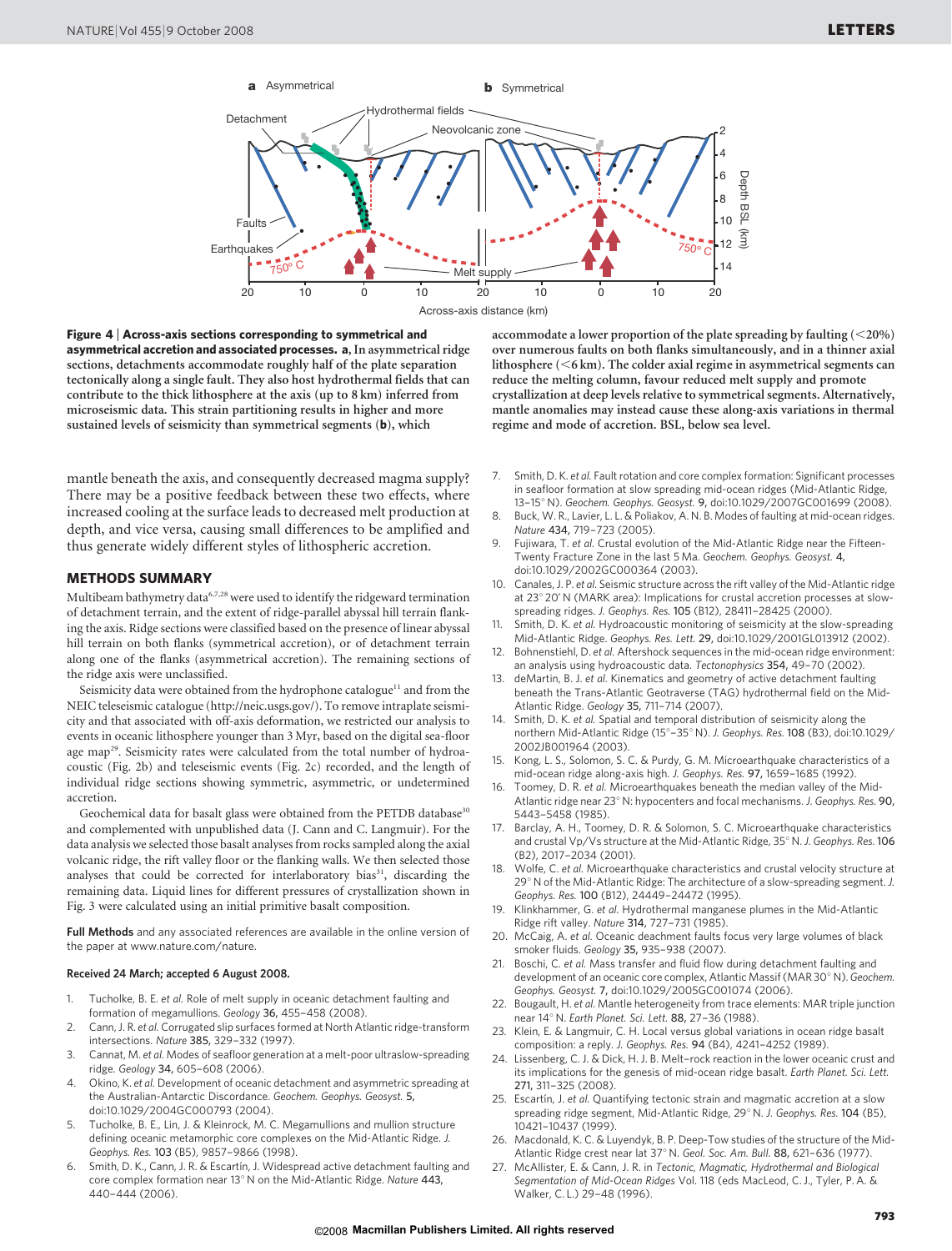- 28. Carbotte, S. M. et al. New integrated data management system for Ridge2000 and MARGINS research. EOS Trans. Am. Geophys. Un. 85, 553–559  $(2004)$ .
- 29. Müller, R. D. et al. Digital isochrons of the world's ocean floor. J. Geophys. Res. 102 (B2), 3211–3214 (1997).
- 30. Lehnert, K. et al. A global geochemical database structure for rocks. Geochem. Geophys. Geosyst. 1, 1999GC000026 (2000).
- 31. Su, Y. J. Mid-Ocean Ridge Basalt Trace Element Systematics: Constraints from Database Management, ICPMS Analyses, Data Compilation and Petrological Modeling (Univ. Columbia, 2002).

Supplementary Information is linked to the online version of the paper at <www.nature.com/nature>.

Acknowledgements This work was carried out during a during a 16-month visit to Harvard University and MIT by J.E., and was supported by CNRS (J.E.), NSF (D.K.S., H.S., C.L. and S.E.), WHOI (J.E., D.K.S., H.S. and J.C.), Harvard University (J.E., C.L. and S.E.), University of Leeds (J.C.) and MIT (J.E.). We thank M. Cannat and J. P. Canales for discussions, and W. R. Buck and B. Ildefonse for reviews. This is IPGP contribution 2404.

Author Contributions All authors contributed to the interpretation and analysis of the data. J.E. led the data analysis and writing of the manuscript, with contributions from all the co-authors.

Author Information Reprints and permissions information is available at <www.nature.com/reprints>. Correspondence and requests for materials should be addressed to J.E. [\(escartin@ipgp.jussieu.fr\).](mailto:escartin@ipgp.jussieu.fr)